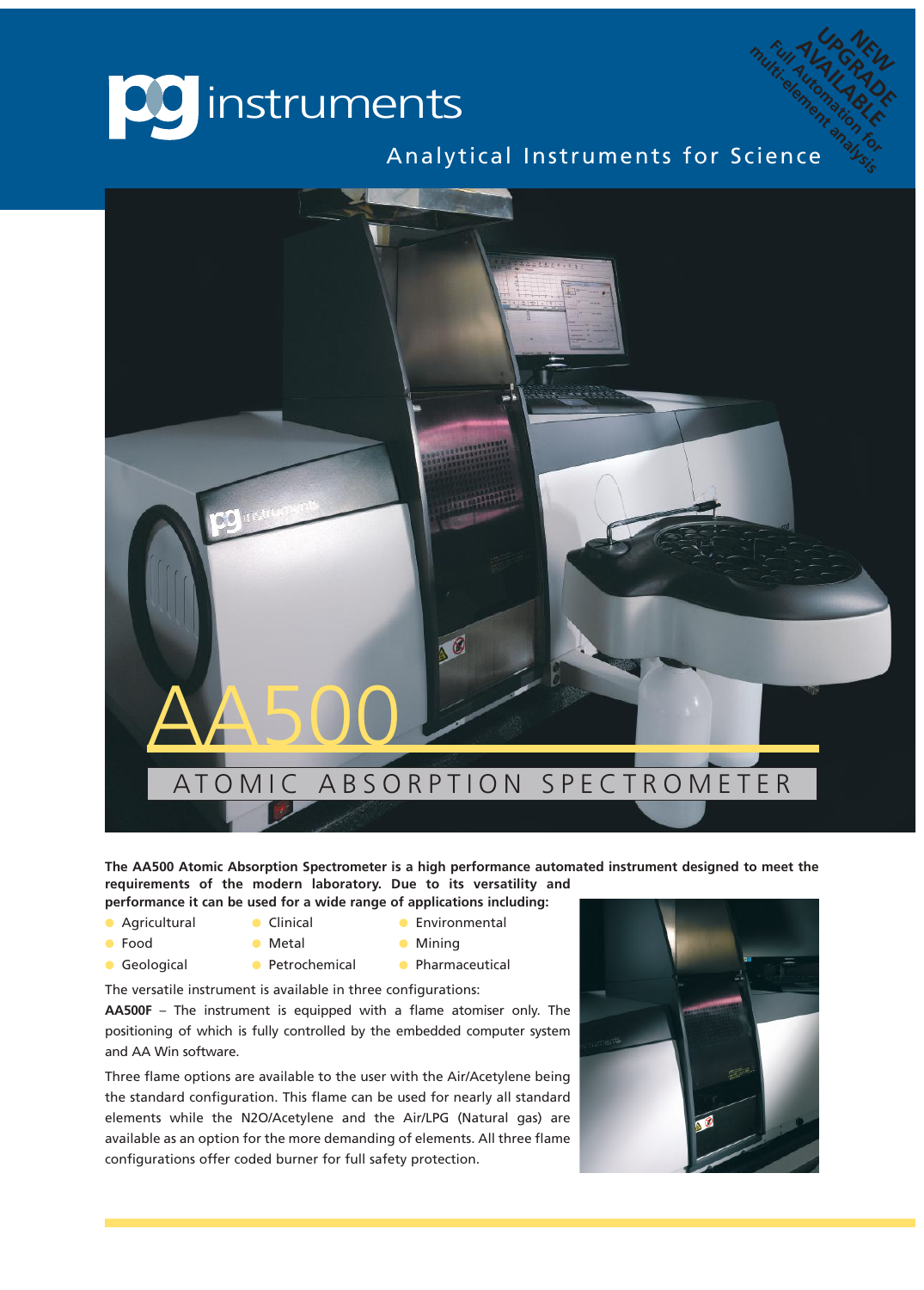## **CC** instruments

### Analytical Instruments for Science

**AA500G** – The instrument is equipped with a Graphite Furnace Atomiser only. The graphite head is fixed into the optical path to maximise performance and eliminate drift.

The temperature of the transversely heated graphite tube is accurately controlled by means of a precision feedback system. Pyrolytically coated platform tubes are supplied as standard to improve the performance and eliminate many analytical problems associated with this technique.

**AA500FG** – The instrument is equipped with both Flame Atomiser and Graphite Atomiser as described above. Both configurations are installed into the instrument and can be changed over by a simple selection in the versatile AA Win software.

#### **F E AT U R E S & F U N C T I O N S**

- **.** Embedded PC system built into the instrument as standard on all configurations. Pre-installed AAWin3 software, user manuals, cook book and Windows operating system.
- **AAWin3 software provides full control of the instrument** and autosampler with easy method change for each technique. **Now GLP compliant.**
- Automatic 8 Hollow Cathode lamp turret controlled and optimised by the AAWin3 software. Operating lamp current and warm-up lamp current can be individually controlled to eliminate drift commonly associated with lamp warming.
- **O** D2 lamp background correction system fitted as standard to all configurations. High energy D2 lamp and adjustable beam splitter mirror are optimised by the AAWin3 software.
- **o** Self Reversal background correction system fitted as standard to all configurations. The high performance background system uses the same hollow cathode lamp as installed for the analysis. Minimum extra components are required and optical alignment is very simple. Self Reversal can be used for any element at any wavelength making it extremely versatile.
- High precision minimal optics ensures maximum light throughput to the computer controlled Czerny-Turner monochromator.
- **a** A universal autosampler is available as an optional accessory which is conveniently mounted on the front of the AA500 instrument.
- Optional XYZ autosampler provides high sample volume for multi element analysis along with scalable sample capacity for high ample throughput.
- Absorption and Emission modes are standard features in the AAWin3 software as well as peak height, peak area, sequential and manual integration modes.

#### **F L A M E AT O M I S E R F E AT U R E S**

#### The flame atomiser offers three flame options:

Air/acetylene is the standard configuration with the N2O/acetylene and Air/LPG as options.

#### **Air/Acetylene**

- **The Air/Acetylene flame uses a 100mm single slot burner** for the standard configuration.
- **The high sensitivity (Cu 2ppm >0.280abs) is due to the** efficiency of the fixed position glass nebuliser fitted as standard. An acid resistant replacement is available as an option.
- The flame can be easily set from blue lean flame through stoichiometric to fuel rich by means of computer control.

#### **N20/Acetylene**

- **The N2O/Acetylene flame uses a 50mm single slot burner** and is available as an optional extra.
- This flame configuration is used to measure elements less prone to ionization such as: Aluminium, Tin, Titanium, Calcium, Vanadium and Molybdenum.
- Switching from Air/Acetylene to N2O/Acetylene to Flame Off is fully controlled by the AAWinPro software.

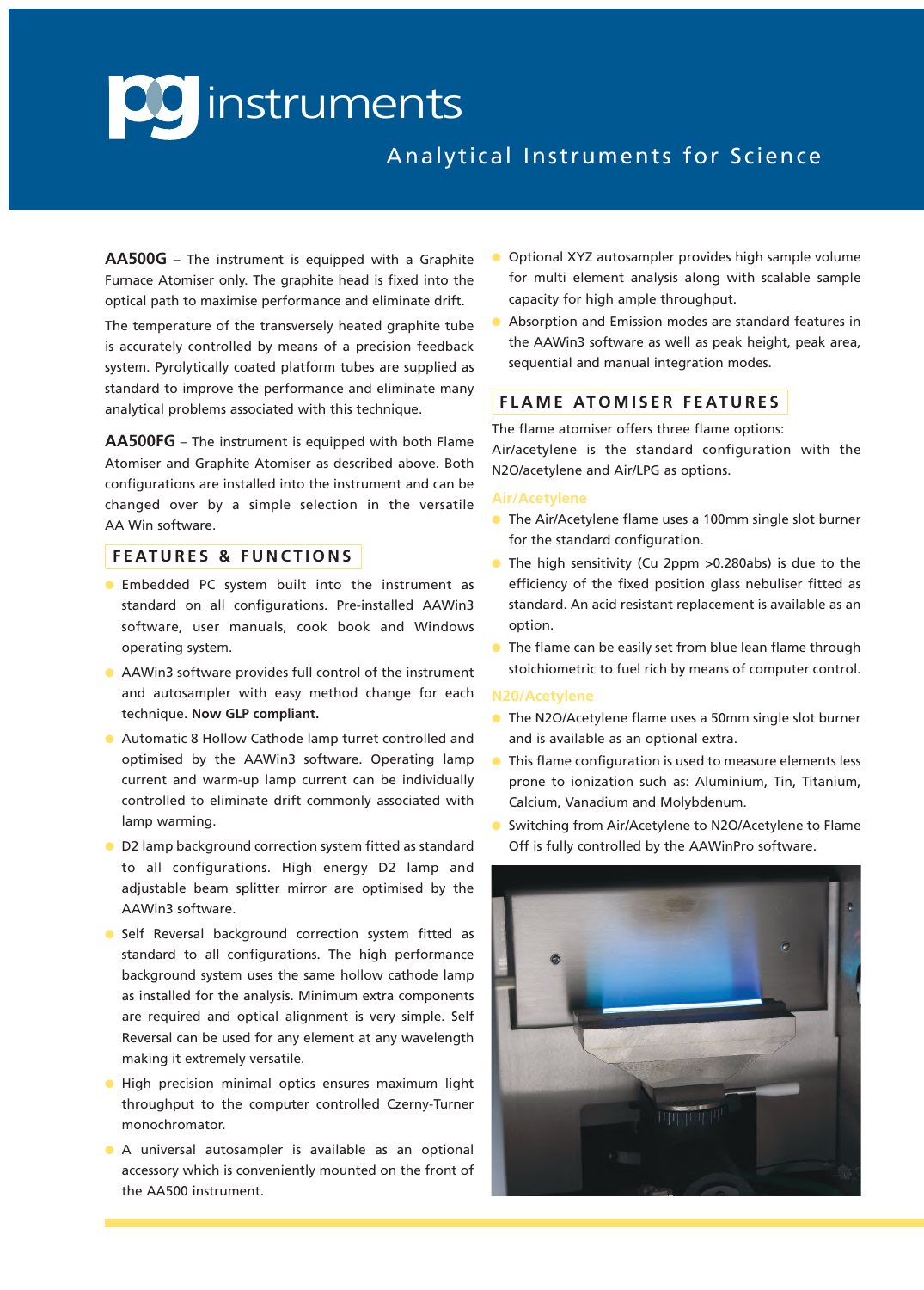

#### **Air/Propane (LPG)**

- $\bullet$  This flame uses a 3 slot burner and with the low pressure requirement it is also much safer to operate.
- **IDUE** Due to the low temperature of the flame it is ideal for analysing alkali metals such as: Potassium, Sodium and Lithium, especially when used in the emission mode.
- **.** Some remote areas of the world have difficulty obtaining Acetylene gas of a high enough purity to operate the flame correctly, LPG can give a real alternative and offer comparable results for most elements throughout the wavelength range.

#### **Safety Features**

- **•** Pressure monitoring for all gases
- **C** Burner Identification
- **I** Flame sensor
- **C** Drain Trap level Sensor
- **Gas Leak Detector**
- **O** Over Pressure in Premix
- **C** Safety Cut off Switch

#### $GRAPHITE ATOMISER FEATURES$

The integrated Graphite Furnace Atomiser is available in two instrument configurations.

- **In the AA500G instrument the graphite furnace head is** fixed into the light path so alignment with the optical path is simple and accurate.
- **In the AA500FG instrument the graphite furnace head is** fixed behind the flame atomiser assembly and is motorised into position by a simple operation in the

AAWinPro software. The positions for the flame and graphite are saved making it easy to swap between modes for different analysis.

- The temperature of the transversely heated graphite tube is accurately controlled by means of a precision feedback system and has been designed to reduce analytical problems normally associated with this type of technique. (Max Temperature is 3000 degrees C)
- Pyrolytically coated graphite tubes are used as standard and are manufactured to improve performance as well as increase the analytical life.
- **•** Platform graphite tubes are supplied as standard and will accept volumes up to 20µl. Non-platform graphite tubes are also available as an optional extra.
- $\bullet$  Up to 10 heat stages are available for the programming of the graphite atomiser. These can be set and stored within the AAWinPro software.
- $\bullet$  The graphite tube is held in position by means of a gas piston. Replacement of the graphite tube is performed by a simple command in the AAWin Software.
- $\bullet$  The graphite tube is efficiently cooled by an additional water circulation system (supplied separately).

#### **Safety Features**

- **Argon Gas pressure Sensor**
- **I** Water flow sensor
- **O** Over Temperature Sensor
- $\bullet$  Broken graphite tube protectionBoth configurations are installed into the instrument and can be changed over by a simple selection in the versatile AA-Win software.